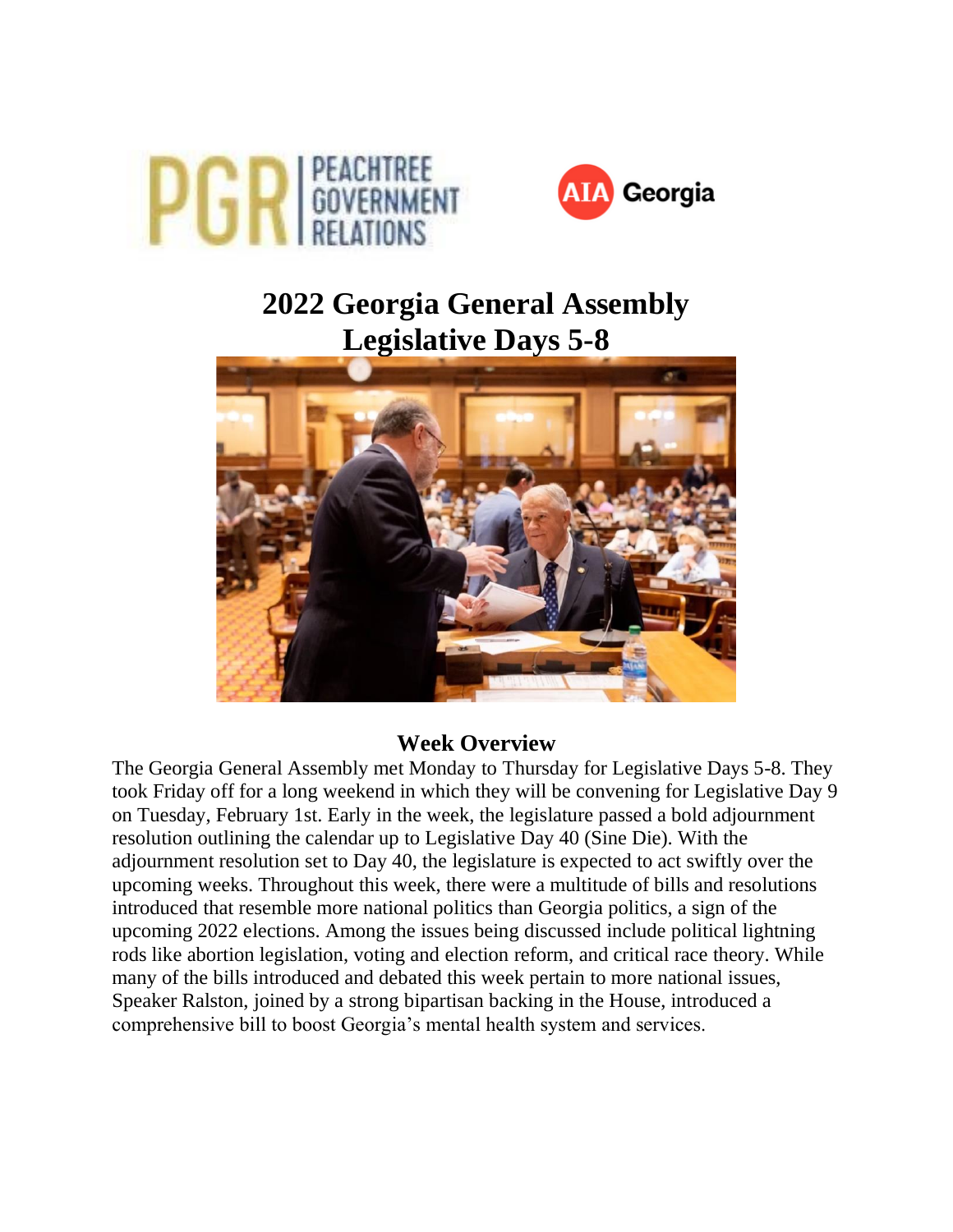## **Adjournment Resolution**

Tuesday, February 1st - Legislative Day 9 Wednesday, February 2nd - Legislative Day 10 Thursday, February 3rd - Legislative Day 11 Monday, February 7th - Legislative Day 12 Tuesday, February 8th - Legislative Day 13 Wednesday, February 9th - Committee Day Thursday, February 10th - Legislative Day 14 Friday, February 11th - Legislative Day 15 Monday, February 14th - Legislative Day 16 Tuesday, February 15th - Legislative Day 17 Wednesday, February 16th - Committee Day Thursday, February 17th - Legislative Day 18 Tuesday, February 22nd - Legislative Day 19 Wednesday, February 23rd - Committee Day Thursday, February 24th - Legislative Day 20 Monday, February 28th - Legislative Day 21 Tuesday, March 1st - Legislative Day 22 Wednesday, March 2nd - Committee Day Thursday, March 3rd - Legislative Day 23 Friday, March 4th - Legislative Day 24

Tuesday, March 8th - Legislative Day 25 Wednesday, March 9th - Legislative Day 26 Thursday, March 10th - Committee Day Friday, March 11th - Legislative Day 27 Monday, March 14th - Committee Day Tuesday, March 15th - Legislative Day 28 (Crossover Day) Wednesday, March 16th - Legislative Day 29 Thursday, March 17th - Legislative Day 30 Friday, March 18th - Legislative Day 31 Monday, March 21st - Legislative Day 32 Tuesday, March 22nd - Legislative Day 33 Wednesday, March 23rd - Legislative Day 34 Thursday, March 24th - Committee Day Friday, March 25th - Legislative Day 35 Monday, March 28th - Legislative Day 36 Tuesday March 29th, - Legislative Day 37 Wednesday, March 30th - Legislative Day 38 Thursday, March 31st - Committee Day Friday, April 1st - Legislative Day 39 Saturday, April 2nd - Committee Day Sunday, April 3rd - Committee Day Monday, April 4th - Legislative Day 40 (Sine Die)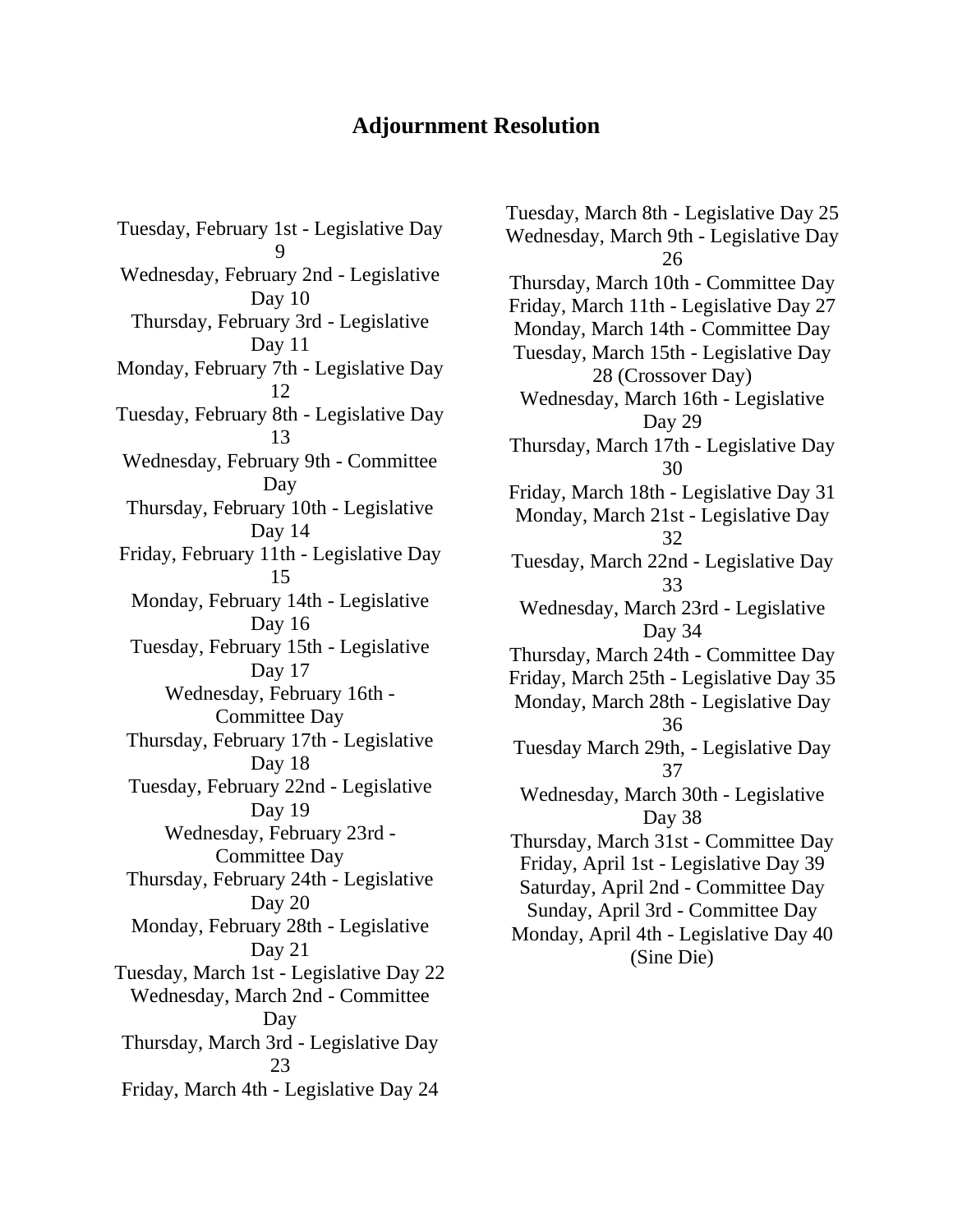

## **Campaign Season in the Legislature**

The 2022 campaign season has started early this year with legislators introducing and debating a multitude of controversial bills. Among the hotly contested pieces of legislation include critical race theory, Buckhead De-Annexation and Cityhood, abortion, voting and election reform, vaccination mandates, school vouchers and the repeal of the state income tax among other issues.

While some pieces of legislation might pass or move, many are being introduced solely for the campaign trail. The entirety of the Legislature along with all statewide constitutional offices are up for reelection in November. Additionally, Georgia's U.S. Senate race for Senator Raphael Warnock's seat will bring in enormous funding and attention to the other statewide races.

Among those who are running for statewide office, there are currently eleven legislators vying to represent Georgia statewide. Among them include Senate Pro Tem Butch Miller, Senator Burt Jones, Rep. Bee Nguyen, Senator Tyler Harper, Rep. Erick Allen and Rep. Derrick Jackson.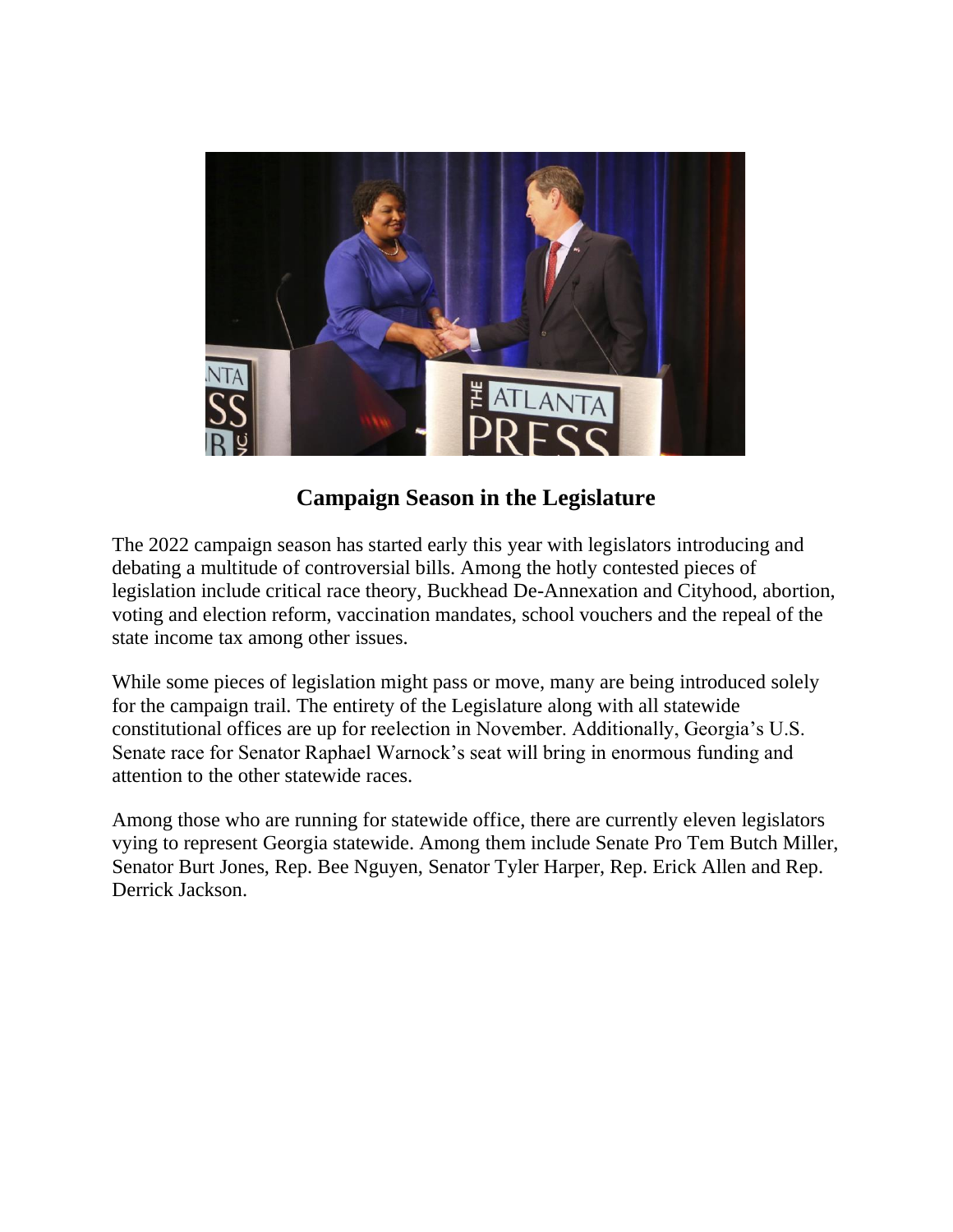

## **Mental Health Overhaul**

On Wednesday, January 26th Speaker David Ralston held a press conference introducing a bill that would boost mental health services in the state. House Bill 1013 would overhaul the state's current mental health service, which is ranked 48th in the nation for access to mental health and substance abuse services. House Bill 1013 would incorporate two years of research and work conducted by a state task force that featured mental health, substance abuse and criminal justice experts. The bill has strong support including being cosponsored by both Majority Leader Jon Burns and Minority Leader James Beverly.

Speaker Ralston's announcement could not come at a more pressing time with Georgia's mental health crisis at a peak since the beginning of the COVID-19 pandemic. Georgia's mental health crisis hotline has experienced a 24% increase in calls, texts and chats since the pandemic began, while mental health screenings have soared by 426%, Judy Fitzgerald, commissioner of the state Department of Behavioral Health and Developmental Disabilities, told members of a House committee last month.

The bill seeks parity in pay for mental health providers compared to other health-care providers, strengthens workforce development initiatives aimed at addressing a shortage of mental-health workers and looks to strengthen police departments forced to serve as first responders to calls involving people suffering from mental illness or substance abuse.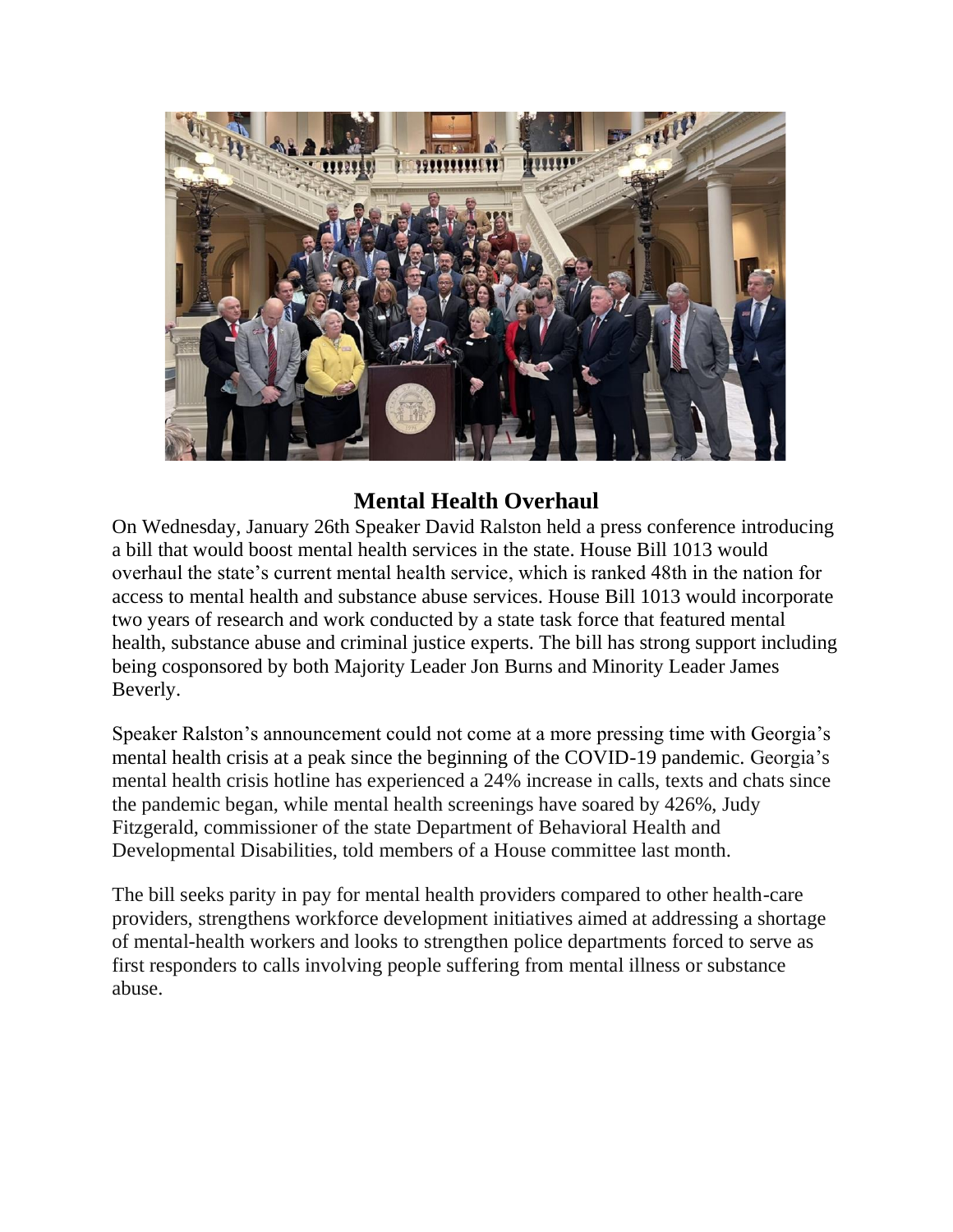#### **General Bills of Interest**

SB 356 (Sen. Frank Ginn) – This bill would reduce the restrictions on using a hand held cellular device while operating a motor vehicle. This bill has been sent to the Senate Public Safety Committee.

HB 961 (Rep. Chuck Efstration) – This bill would allow for evidence of a non-party's fault and authorize apportionment of damages in single-defendant lawsuits. This bill was voted out of the House Judiciary Committee and is now in the Rules Committee.

SB 372 (Sen. Brandon Beach) – This bill would make it unlawful for a person to be denied any local or state services, goods, facilities, advantages, privileges, licensing, educational opportunities, health care access, or employment opportunities based on their vaccine status or whether or not they have an immunity passport. This bill has been referred to the Senate Judiciary Committee.

### **Bills of interest for AIA**

HB 302 (Rep. Martin Momtaham) - This bill would restrict local governments by removing the ability to determine a regulatory fee amount based on the number of square feet of a new construction project or the cost of all other construction projects. Under current law, the amount of the regulatory fee charged must approximate the cost of the regulatory activity performed by the local government. This bill would require that the proceeds of the regulatory fee be used to fund the regulatory activity but would not require the local government to establish a separate account for the funds. Additionally, current law provides a nonexclusive list of industries that may be subject to local government regulatory fees. This bill would remove from that list taxicab and limousine operators and boxing promoters. This bill passed the Georgia House of Representatives 91-65. The Senate read and referred to the Finance Committee. This bill was heard for debate only on Wednesday, January 26, 2022. The debate was centered around how regulatory fees are calculated.

HB 435 (Rep. Victor Anderson) - This bill will provide for the exemption of certain contracts procured competitively by the state or organizations relating to contract and bidding requirements for public works. This bill failed to pass the Georgia House of Representatives 80-86, but was reconsidered with an amendment and passed. The Senate read and referred to the Governmental Oversight Committee.

HB 469 (Rep. Ron Stephens) - This bill would revise procedures, conditions, and limitations relating to tax credits for the rehabilitation of historic structures. This bill was passed by House Ways and Means. This bill passed the Georgia House of Representatives. The Senate read and referred to the Finance Committee where it was passed.